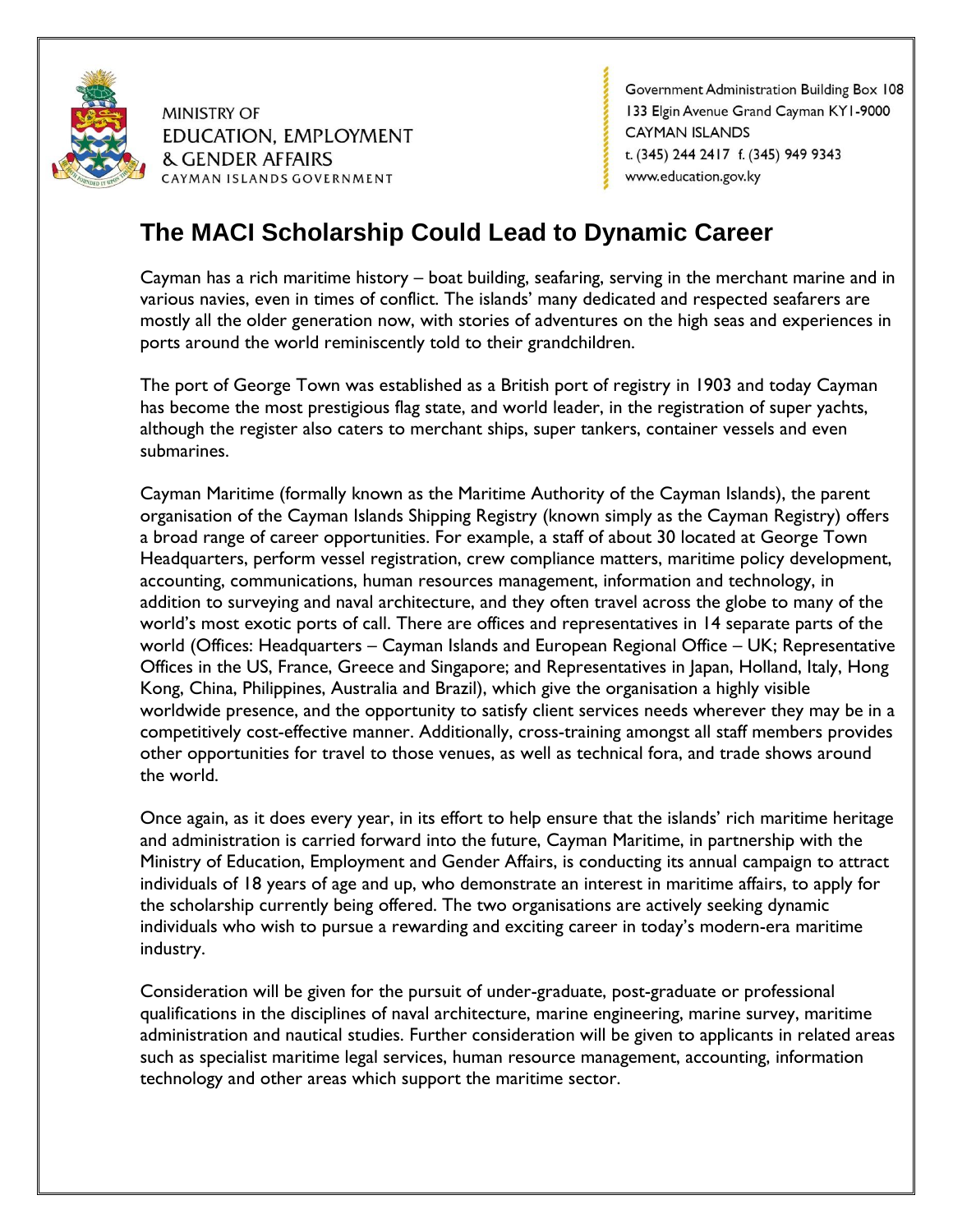

Government Administration Building Box 108 133 Elgin Avenue Grand Cayman KY1-9000 **CAYMAN ISLANDS** t. (345) 244 2417 f. (345) 949 9343 www.education.gov.ky

# **APPLICATION FOR THE MARITIME AUTHORITY OF THE CAYMAN ISLANDS (MACI) OVERSEAS SCHOLARSHIP**

| <b>APPLICANT CHECKLIST</b>                        |                                                                                                                                                                                                                                                          | Application Period: $15TH$ Nov – 3 I <sup>st</sup> Jan annually                         |
|---------------------------------------------------|----------------------------------------------------------------------------------------------------------------------------------------------------------------------------------------------------------------------------------------------------------|-----------------------------------------------------------------------------------------|
| <b>Completed Application Form</b>                 | One passport size photograph                                                                                                                                                                                                                             | <b>Completed Medical Form</b><br>(medical not required for online study)                |
| Personal Statement (encl.)                        |                                                                                                                                                                                                                                                          | Transcripts from all high school and post-secondary institutions                        |
| Copies of any degrees or certificates achieved    |                                                                                                                                                                                                                                                          |                                                                                         |
|                                                   | Proof of completion of work experience relevant to course (Post graduate applications only)                                                                                                                                                              |                                                                                         |
|                                                   | Letter of Acceptance from college or university (provisional or unconditional)                                                                                                                                                                           |                                                                                         |
|                                                   | Note: Unconditional offer must be produced prior to disbursement of funds                                                                                                                                                                                |                                                                                         |
|                                                   | Correspondence from the institution regarding successful transfer of credits (if req'd)                                                                                                                                                                  |                                                                                         |
|                                                   | Official documentation from college/university stating specific costs per semester                                                                                                                                                                       |                                                                                         |
|                                                   | Degree Plan, outlining schedule of courses throughout programme                                                                                                                                                                                          |                                                                                         |
|                                                   | Birth certificate and proof of having the Right to be Caymanian (notarized copies will suffice). If                                                                                                                                                      |                                                                                         |
| applicable, adoption papers are also required.    |                                                                                                                                                                                                                                                          | Proof of Domicile in the Cayman Islands                                                 |
| Letter from parents' employer(s) verifying salary |                                                                                                                                                                                                                                                          | Reference letter from parents' bank                                                     |
| Letter from surety's employer, if over 21         |                                                                                                                                                                                                                                                          | Reference letter from surety's bank, if over 21                                         |
| 2 Character References:                           | Academic<br>Personal                                                                                                                                                                                                                                     |                                                                                         |
|                                                   | Applicant's cover letter, to be addressed to the Scholarship Secretariat, Ministry of Education,<br>Employment & Gender Affairs, 3rd Fl., Government Administration Building, 133 Elgin Avenue,<br>P.O. Box 2256, Grand Cayman, KY1-9000, CAYMAN ISLANDS |                                                                                         |
|                                                   |                                                                                                                                                                                                                                                          | FOR OFFICIAL USE ONLY                                                                   |
|                                                   |                                                                                                                                                                                                                                                          | Copy of Offer Letter<br>$\circ$<br>Financial Statement for Surety<br>$\circ$            |
|                                                   |                                                                                                                                                                                                                                                          | Contact Details Form<br>○ Student Bond<br>$\circ$<br>Authorisation of Release of Grades |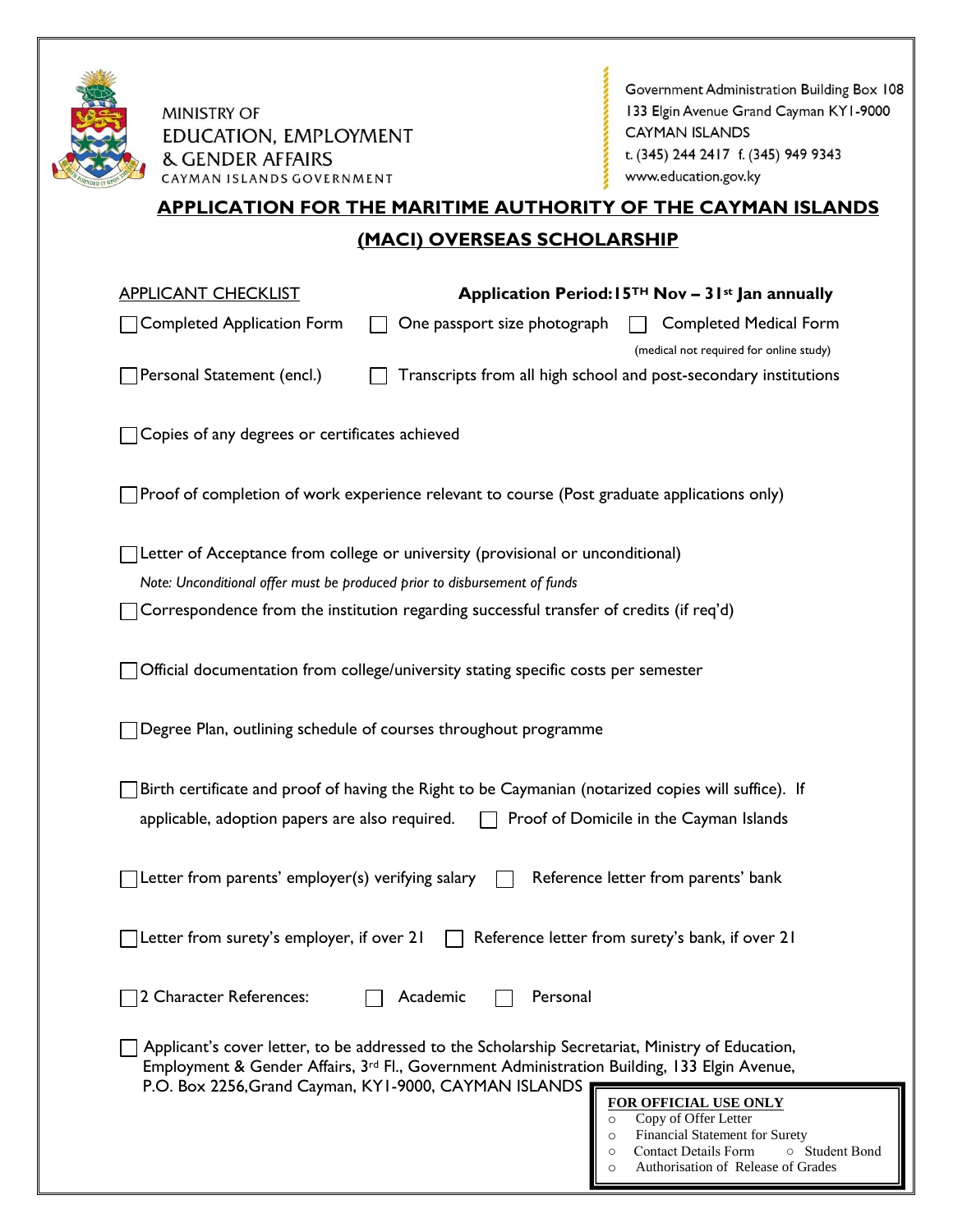| <b>MINISTRY OF</b><br>EDUCATION, EMPLOYMENT<br><b>&amp; GENDER AFFAIRS</b><br>CAYMAN ISLANDS GOVERNMENT                                                                                                                                                                                    | <b>Section 1: APPLICANT DETAILS</b> | Government Administration Building Box 108<br>133 Elgin Avenue Grand Cayman KY1-9000<br><b>CAYMAN ISLANDS</b><br>t. (345) 244 2417 f. (345) 949 9343<br>www.education.gov.ky |
|--------------------------------------------------------------------------------------------------------------------------------------------------------------------------------------------------------------------------------------------------------------------------------------------|-------------------------------------|------------------------------------------------------------------------------------------------------------------------------------------------------------------------------|
| Degree Type: □ASSOC                                                                                                                                                                                                                                                                        | $\Box$ BACH<br><b>MAST</b>          | <b>PhD</b>                                                                                                                                                                   |
| Name of Applicant:                                                                                                                                                                                                                                                                         |                                     |                                                                                                                                                                              |
| (last/family)                                                                                                                                                                                                                                                                              | (first)                             | (middle)                                                                                                                                                                     |
|                                                                                                                                                                                                                                                                                            |                                     |                                                                                                                                                                              |
|                                                                                                                                                                                                                                                                                            |                                     |                                                                                                                                                                              |
|                                                                                                                                                                                                                                                                                            |                                     |                                                                                                                                                                              |
|                                                                                                                                                                                                                                                                                            |                                     |                                                                                                                                                                              |
| Overseas Mailing Address: National Address: National Address: National Address: National Address: National Address: National Address: National Address: National Address: National Address: National Address: National Address                                                             |                                     |                                                                                                                                                                              |
|                                                                                                                                                                                                                                                                                            |                                     |                                                                                                                                                                              |
|                                                                                                                                                                                                                                                                                            |                                     |                                                                                                                                                                              |
|                                                                                                                                                                                                                                                                                            | <b>OFFICIAL USE ONLY</b>            |                                                                                                                                                                              |
| Date of Application Submission: ________________<br>Date of Interview:<br>Panel Comments:                                                                                                                                                                                                  |                                     | Confirmation Receipt Sent: ______ Date: ___________                                                                                                                          |
| Date of Council Review : New York Council Review : New York Council Review : New York Council Review : New York Council Review : New York Council Review : New York Council Review : New York Council Review : New York Counci<br>Council Decision:<br>Council Comments: Council Comments: |                                     |                                                                                                                                                                              |
| Decision Notification Letter Sent: Date: Nate:<br>Programme available locally: _________                                                                                                                                                                                                   |                                     |                                                                                                                                                                              |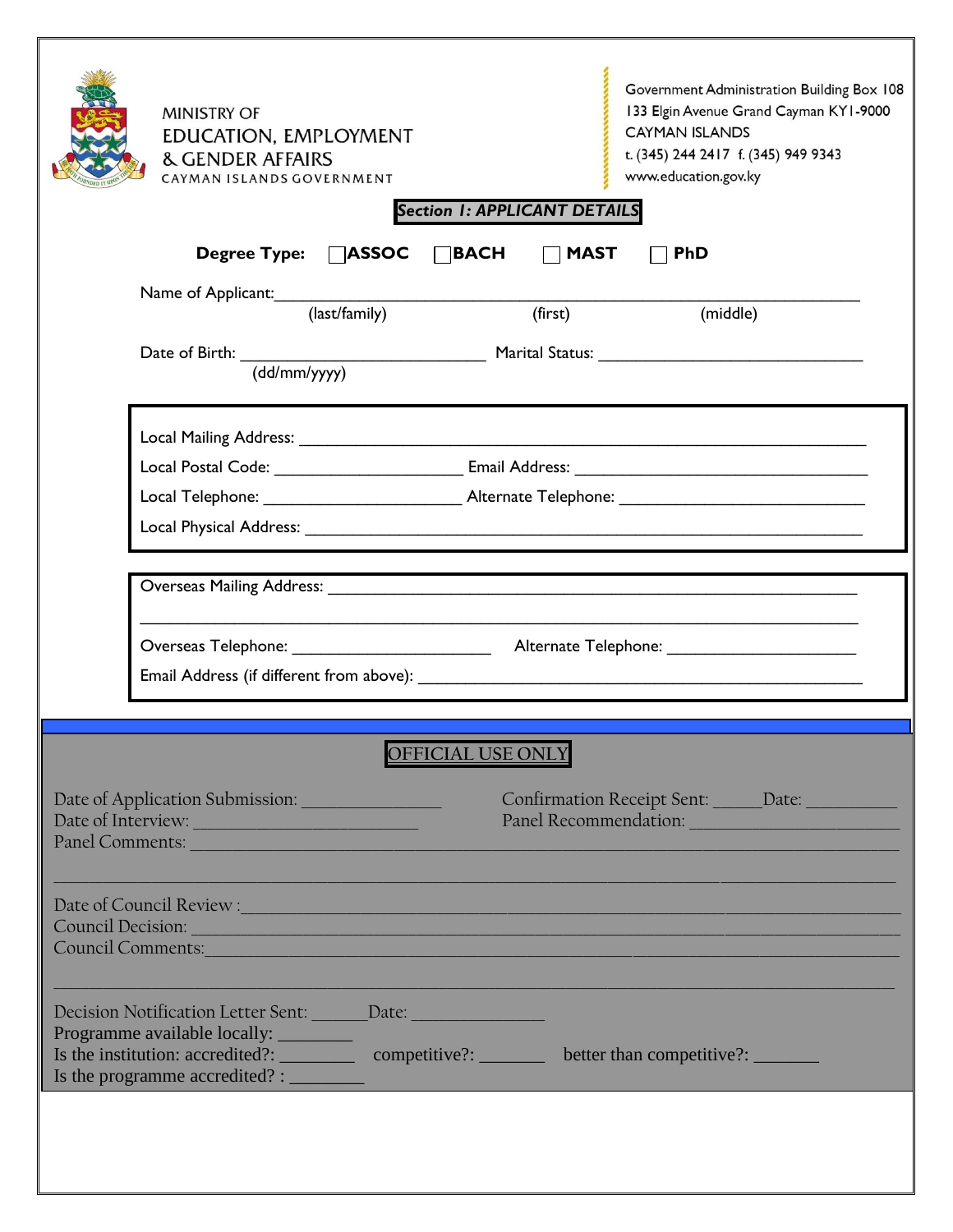

Government Administration Building Box 108 133 Elgin Avenue Grand Cayman KY1-9000 **CAYMAN ISLANDS** t. (345) 244 2417 f. (345) 949 9343 www.education.gov.ky

# *Section 2: INSTITUTION AND PROGRAMME OF STUDY*

(If you have applied to more than one institution, please complete a Section 2 form on each university)

| Telephone Number: _______________________Website Address: _______________________                                                                                                                                                                 |  |  |  |  |
|---------------------------------------------------------------------------------------------------------------------------------------------------------------------------------------------------------------------------------------------------|--|--|--|--|
|                                                                                                                                                                                                                                                   |  |  |  |  |
|                                                                                                                                                                                                                                                   |  |  |  |  |
|                                                                                                                                                                                                                                                   |  |  |  |  |
|                                                                                                                                                                                                                                                   |  |  |  |  |
| Graduation Requirements: Law March 2014 19:00 19:00 19:00 19:00 19:00 19:00 19:00 19:00 19:00 19:00 19:00 19:0                                                                                                                                    |  |  |  |  |
| If, it is US Institution the minimum accreditation rating is Regional                                                                                                                                                                             |  |  |  |  |
|                                                                                                                                                                                                                                                   |  |  |  |  |
|                                                                                                                                                                                                                                                   |  |  |  |  |
| Total Programme Cost:<br>(*Please complete the University Cost Excel Spread sheet and attach official university<br>documentation to verify the amounts.)                                                                                         |  |  |  |  |
| How do you intend to cover remaining costs not covered under scholarship? Or how do you intend<br>to cover costs if scholarship application is not successful?                                                                                    |  |  |  |  |
| Have you submitted application for private sector scholarship funding: YES / NO<br>(* If yes, please give details of where applications have been submitted to. Award letter copies<br>will have to be provided to the Secretariat once received) |  |  |  |  |

 $\mathcal{L}_\text{max}$  , and the contribution of the contribution of the contribution of the contribution of the contribution of the contribution of the contribution of the contribution of the contribution of the contribution of t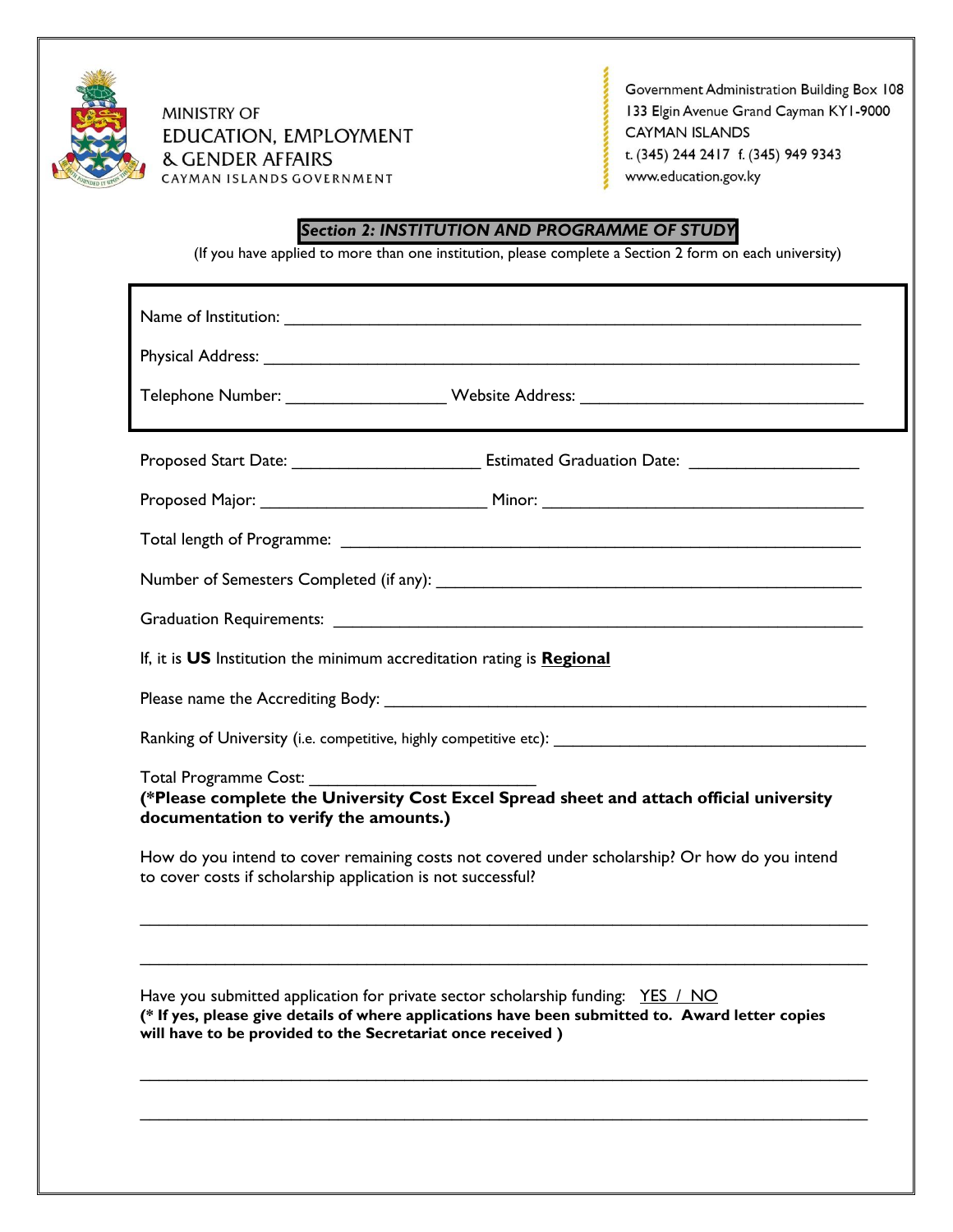

Government Administration Building Box 108 133 Elgin Avenue Grand Cayman KY1-9000 **CAYMAN ISLANDS** t. (345) 244 2417 f. (345) 949 9343 www.education.gov.ky

# *Section 3: EDUCATIONAL BACKGROUND*

#### **SECONDARY SCHOOLS(high schools)**

| NAME OF SCHOOL | <b>SCHOOL MAILING</b><br><b>ADDRESS</b> | SCHOOL<br><b>TELEPHONE</b> | <b>DATES</b><br><b>ATTENDED</b> |
|----------------|-----------------------------------------|----------------------------|---------------------------------|
|                |                                         |                            |                                 |
|                |                                         |                            |                                 |
|                |                                         |                            |                                 |

## **SECONDARY SCHOOLS EXAMINATION RESULTS**

| <b>EXAMINATION</b> | <b>SUBJECT</b> | <b>GRADE</b> | <b>DATES</b> |
|--------------------|----------------|--------------|--------------|
|                    |                |              |              |
|                    |                |              |              |
|                    |                |              |              |
|                    |                |              |              |
|                    |                |              |              |
|                    |                |              |              |
|                    |                |              |              |
|                    |                |              |              |
|                    |                |              |              |
|                    |                |              |              |
|                    |                |              |              |
|                    |                |              |              |

#### **POST-SECONDARY SCHOOLS (A levels/ CIFEC)**

| NAME OF SCHOOL | <b>SCHOOL MAILING</b> | <b>SCHOOL</b>    | <b>DATES</b>    |
|----------------|-----------------------|------------------|-----------------|
|                | <b>ADDRESS</b>        | <b>TELEPHONE</b> | <b>ATTENDED</b> |
|                |                       |                  |                 |
|                |                       |                  |                 |
|                |                       |                  |                 |
|                |                       |                  |                 |
|                |                       |                  |                 |

## **POST-SECONDARY SCHOOLS EXAMINATION RESULTS**

| <b>EXAMINATION</b> | <b>SUBJECT</b> | <b>GRADE</b> | <b>DATES</b> |
|--------------------|----------------|--------------|--------------|
|                    |                |              |              |
|                    |                |              |              |
|                    |                |              |              |
|                    |                |              |              |
|                    |                |              |              |
|                    |                |              |              |
|                    |                |              |              |

**GPA/SAT/ACT/IB results are recorded on following page**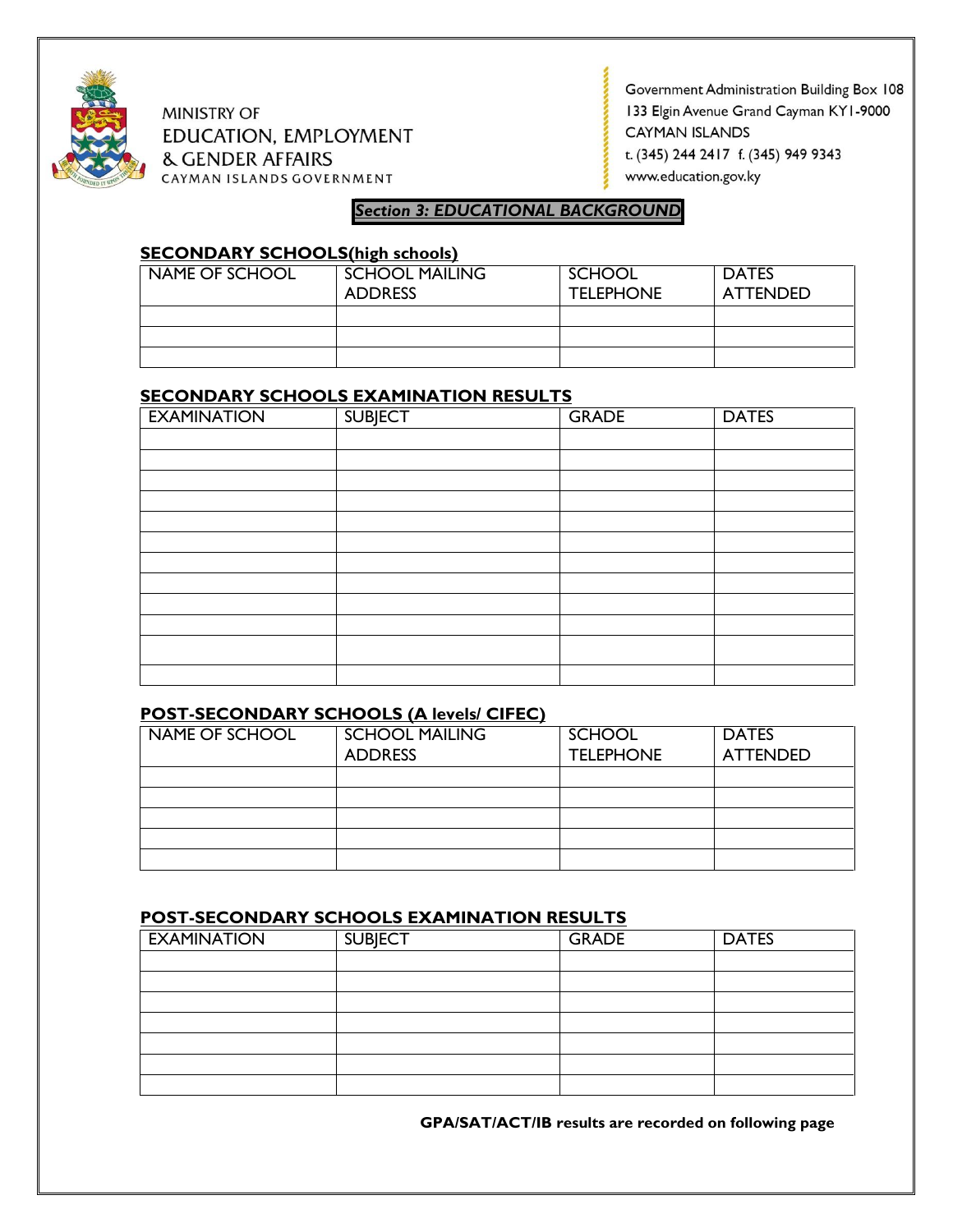

Government Administration Building Box 108 133 Elgin Avenue Grand Cayman KY1-9000 CAYMAN ISLANDS t. (345) 244 2417 f. (345) 949 9343 www.education.gov.ky

# **TERTIARY INSTITUTIONS (Undergrad/Postgrad Studies)**

|                                                                                                                                                                                 |                | NAME OF INSTITUTION SCHOOL MAILING SCHOOL                                                                                                                                                                                      | <b>DATES</b>                                                                                                                                                                                  |
|---------------------------------------------------------------------------------------------------------------------------------------------------------------------------------|----------------|--------------------------------------------------------------------------------------------------------------------------------------------------------------------------------------------------------------------------------|-----------------------------------------------------------------------------------------------------------------------------------------------------------------------------------------------|
|                                                                                                                                                                                 | <b>ADDRESS</b> |                                                                                                                                                                                                                                | <b>ATTENDED</b>                                                                                                                                                                               |
|                                                                                                                                                                                 |                |                                                                                                                                                                                                                                |                                                                                                                                                                                               |
|                                                                                                                                                                                 |                |                                                                                                                                                                                                                                |                                                                                                                                                                                               |
|                                                                                                                                                                                 |                |                                                                                                                                                                                                                                |                                                                                                                                                                                               |
|                                                                                                                                                                                 |                |                                                                                                                                                                                                                                |                                                                                                                                                                                               |
|                                                                                                                                                                                 |                | GPA RESULTS (most recent, should be from last school attended)                                                                                                                                                                 |                                                                                                                                                                                               |
|                                                                                                                                                                                 |                |                                                                                                                                                                                                                                | Year: Semester: Semester: Semester GPA: Cumulative GPA:                                                                                                                                       |
| <b>SAT SCORES</b>                                                                                                                                                               |                |                                                                                                                                                                                                                                |                                                                                                                                                                                               |
|                                                                                                                                                                                 |                |                                                                                                                                                                                                                                |                                                                                                                                                                                               |
|                                                                                                                                                                                 |                | Year Taken: Critical Reading: Math: SWE: Total: Total: Total: Critical Reading: Math: SWE: Total: Total: Total: Total: Total: Total: Total: Total: Total: Total: Total: Total: Total: Total: Total: Total: Total: Total: Total |                                                                                                                                                                                               |
|                                                                                                                                                                                 |                |                                                                                                                                                                                                                                |                                                                                                                                                                                               |
| <b>ACT SCORES</b>                                                                                                                                                               |                |                                                                                                                                                                                                                                |                                                                                                                                                                                               |
| SAT II                                                                                                                                                                          |                |                                                                                                                                                                                                                                |                                                                                                                                                                                               |
|                                                                                                                                                                                 |                |                                                                                                                                                                                                                                |                                                                                                                                                                                               |
| International Baccalaureate (IB) Year Taken: ____________ Date of Completion: ______________________<br>verifying the information stated, must be attached to this application. |                |                                                                                                                                                                                                                                |                                                                                                                                                                                               |
|                                                                                                                                                                                 |                |                                                                                                                                                                                                                                |                                                                                                                                                                                               |
|                                                                                                                                                                                 |                |                                                                                                                                                                                                                                |                                                                                                                                                                                               |
|                                                                                                                                                                                 |                |                                                                                                                                                                                                                                | *Please note that original transcripts, official SAT scores, certified copies of diplomas or certificates<br>Extracurricular activities/community service/awards received: __________________ |
|                                                                                                                                                                                 |                |                                                                                                                                                                                                                                |                                                                                                                                                                                               |
|                                                                                                                                                                                 |                |                                                                                                                                                                                                                                |                                                                                                                                                                                               |
|                                                                                                                                                                                 |                | UNDER GRAUDATE AND POST GRADUATE DEGREES IN PROGRESS OR COMPLETED:                                                                                                                                                             |                                                                                                                                                                                               |
|                                                                                                                                                                                 |                |                                                                                                                                                                                                                                |                                                                                                                                                                                               |
|                                                                                                                                                                                 |                | Under Graduate Degree in progress or completed:                                                                                                                                                                                |                                                                                                                                                                                               |
|                                                                                                                                                                                 |                | Final Cum GPA: Class (UK):                                                                                                                                                                                                     |                                                                                                                                                                                               |
|                                                                                                                                                                                 |                |                                                                                                                                                                                                                                |                                                                                                                                                                                               |
|                                                                                                                                                                                 |                | Post Graduate Degree in progress or completed: _________________________________                                                                                                                                               |                                                                                                                                                                                               |
|                                                                                                                                                                                 |                | Final Cum GPA: Class (UK): _______                                                                                                                                                                                             |                                                                                                                                                                                               |

 $\overline{\phantom{a}}$  , and the contract of the contract of the contract of the contract of the contract of the contract of the contract of the contract of the contract of the contract of the contract of the contract of the contrac

**Signature of Applicant Date**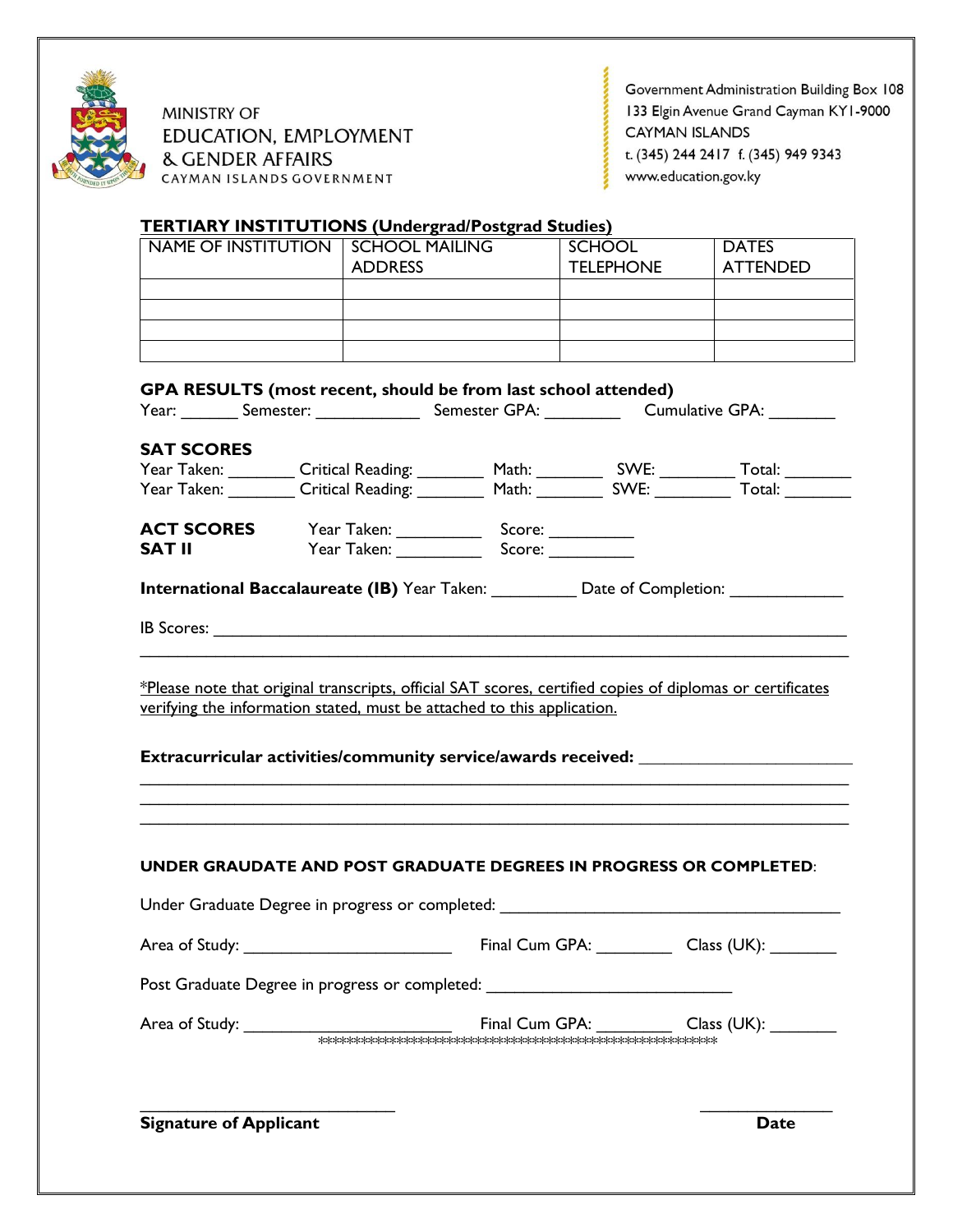

Government Administration Building Box 108 133 Elgin Avenue Grand Cayman KY1-9000 **CAYMAN ISLANDS** t. (345) 244 2417 f. (345) 949 9343 www.education.gov.ky

# **Section 4: PERSONAL STATEMENT & REFERENCES**

## **PERSONAL STATEMENT**

In the space provided below, or on an attached sheet, please respond to the following:

- Why do you believe you are deserving of a government scholarship?
- Following completion of your course of study, what type of work do you intend to pursue upon return to the Cayman Islands?
- How will this proposed work be of service to the Cayman Islands?
- Please detail any personal circumstances that you believe to be relevant when considering your application for an Education Council scholarship.
- What, if anything, has been done to secure other funding to cover your costs?
- Please state any medical, psychological or learning need that may require accommodation or intervention. (this will not prevent favourable consideration of your scholarship)

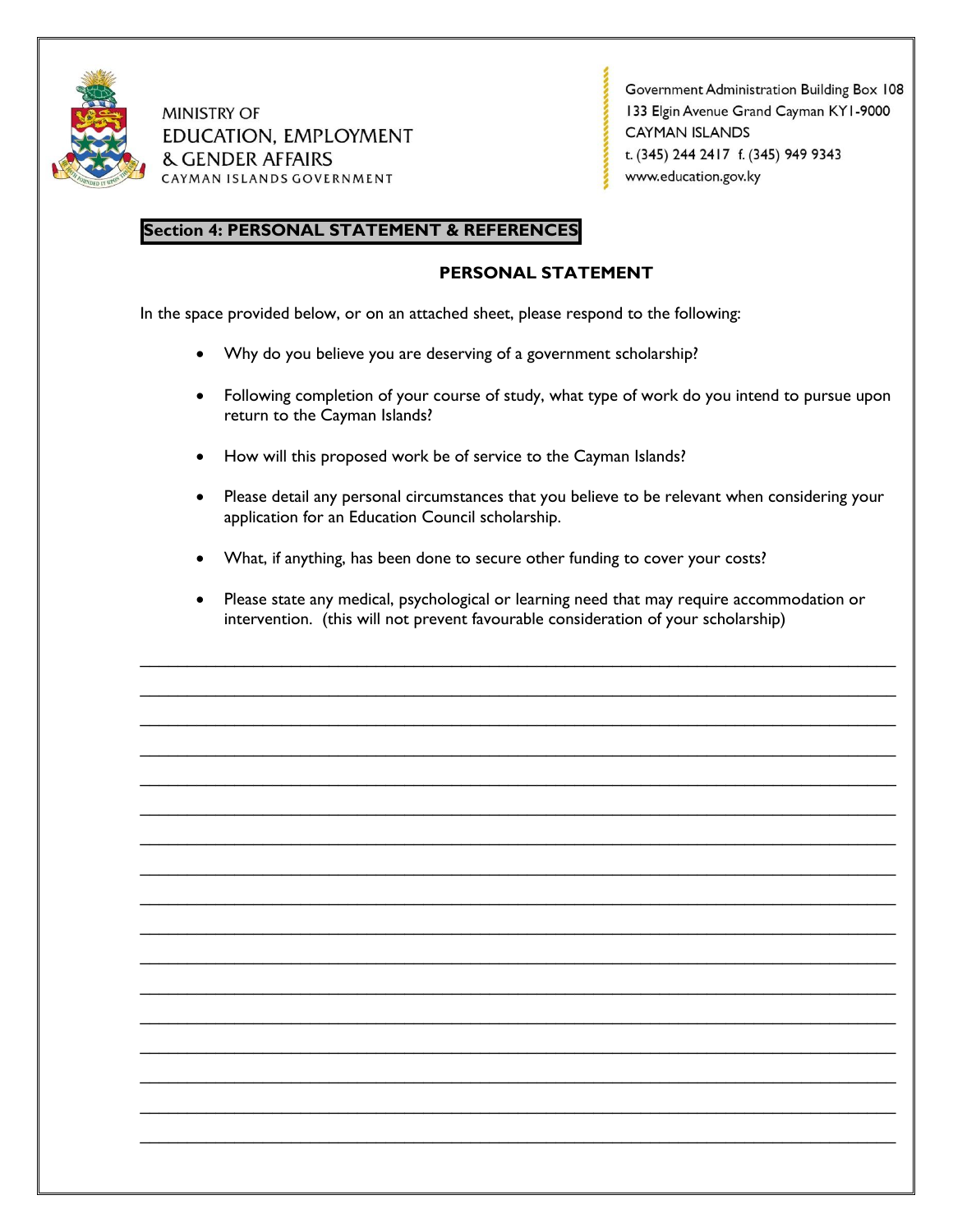| <b>MINISTRY OF</b><br>EDUCATION, EMPLOYMENT<br><b>&amp; GENDER AFFAIRS</b><br>CAYMAN ISLANDS GOVERNMENT<br><b>CHARACTER REFERENCE (Confidential)</b><br>(To be completed by someone who's known the applicant for at least one year and is not an immediate family member) | Government Administration Building Box 108<br>133 Elgin Avenue Grand Cayman KY1-9000<br><b>CAYMAN ISLANDS</b><br>t. (345) 244 2417 f. (345) 949 9343<br>www.education.gov.ky |
|----------------------------------------------------------------------------------------------------------------------------------------------------------------------------------------------------------------------------------------------------------------------------|------------------------------------------------------------------------------------------------------------------------------------------------------------------------------|
|                                                                                                                                                                                                                                                                            |                                                                                                                                                                              |
|                                                                                                                                                                                                                                                                            |                                                                                                                                                                              |
|                                                                                                                                                                                                                                                                            |                                                                                                                                                                              |
|                                                                                                                                                                                                                                                                            |                                                                                                                                                                              |
| Referrer Telephone: (work) _____________________(mobile) _______________________                                                                                                                                                                                           |                                                                                                                                                                              |
|                                                                                                                                                                                                                                                                            |                                                                                                                                                                              |
|                                                                                                                                                                                                                                                                            |                                                                                                                                                                              |
| Please give your assessment of this applicant's likelihood for success in the program applied for.                                                                                                                                                                         |                                                                                                                                                                              |
| To your knowledge, how does the applicant typically handle challenging situations?                                                                                                                                                                                         |                                                                                                                                                                              |
| Please comment on any other personal or general characteristics of this applicant.                                                                                                                                                                                         |                                                                                                                                                                              |
| Signature                                                                                                                                                                                                                                                                  | Date                                                                                                                                                                         |
| *Please return this reference by email directly to the:                                                                                                                                                                                                                    |                                                                                                                                                                              |
| The Scholarship Secretariat<br>C/o Ministry of Education, Employment & Gender Affairs<br>Govt. Admin. Bldg. Box 108<br><b>113 Elgin Avenue,</b><br>Grand Cayman, KY1-9000 CAYMAN ISLANDS                                                                                   |                                                                                                                                                                              |

**Email: [scholarships@gov.ky](mailto:scholarships@gov.ky)**